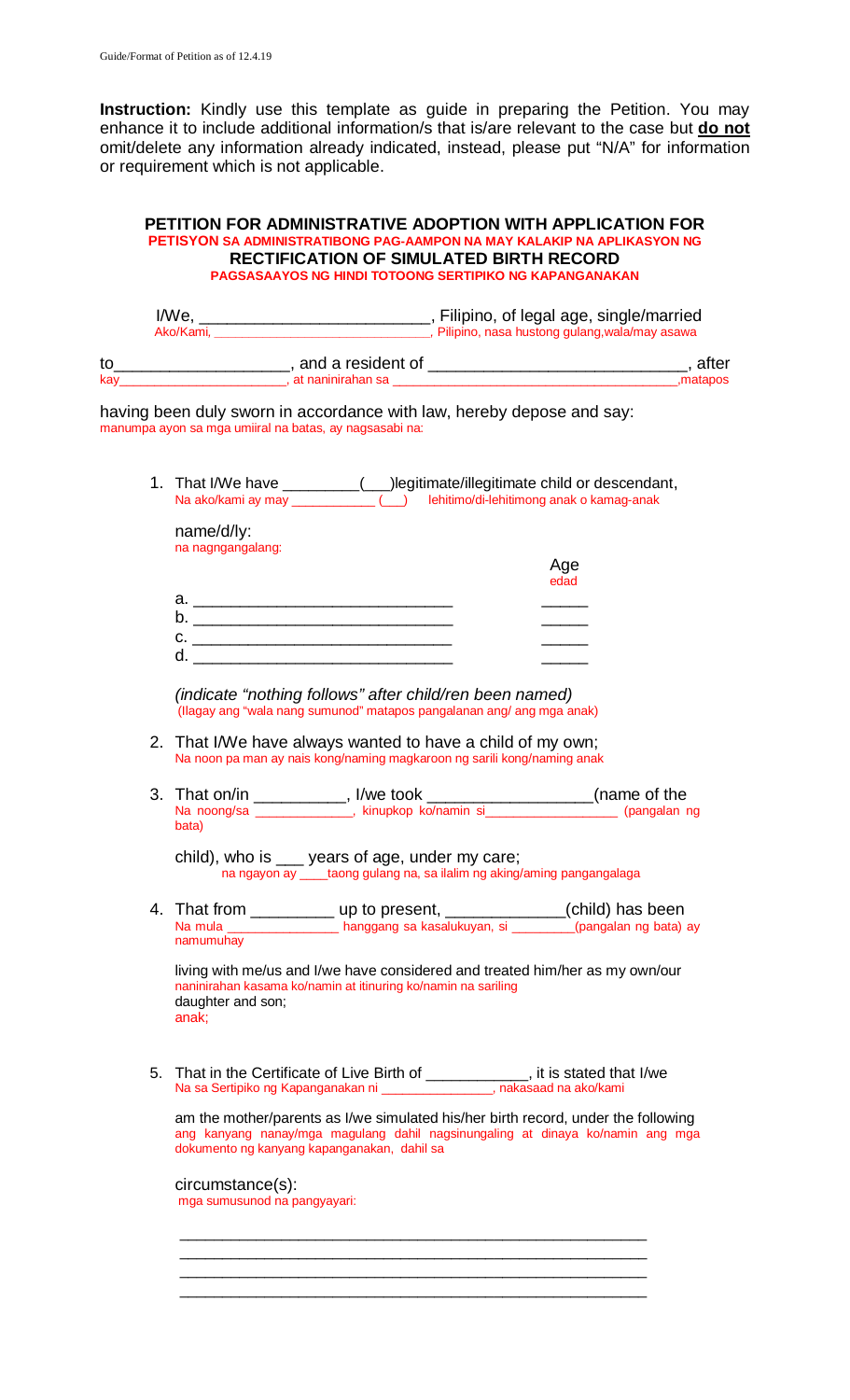*(state the true identity of the child and biological parents, if known and other relevant (Isulat ang mga impormasyon hinggil sa tunay na pagkatao ng bata at ng kanyang mga magulang, kung nalalaman, at iba pang mga may kaugnayang* 

 \_\_\_\_\_\_\_\_\_\_\_\_\_\_\_\_\_\_\_\_\_\_\_\_\_\_\_\_\_\_\_\_\_\_\_\_\_\_\_\_\_\_\_\_\_\_\_\_\_\_\_\_\_\_\_  $\overline{\phantom{a}}$  , and the contract of the contract of the contract of the contract of the contract of the contract of the contract of the contract of the contract of the contract of the contract of the contract of the contrac

*information, how the child came to the custody of the PAPs and the circumstances impormasyon,kung paano napunta ang bata sa pangangalaga ng PAPs at ang mga pangayaring*

 *that led to the simulation of birth and if it was made in conspiracy with a third person,) naging dahilan para dayain ang kanyang kapanganakan at kung ito ay naganap sa pakikipagsabwatan ng ibang tao)*

6. That despite the fact that I/we am/are not the biological mother of such child, I/we Na sa kabila ng katotohanan na hindi ako/kami ang tunay niyang ina/mga magulang,

regard him/her as my/our own, provide his/her needs and love, nurture and ay itinuring ko/namin siya na sariling anak, ibinigay ang kanyang mga pangangailangan, at minahal, kinalinga at

tend him/her inside a family/home; inalagaan ng isang pamilya/ tahanan;

7. That I/we intend to legalize the existing parent-child relationship that I/we Na intensyon ko/namin na maging legal ang kasalukuyan naming relasyon bilang magulang at anak na

have with \_\_\_\_\_\_\_\_\_\_\_\_\_, so he/she may enjoy the benefits our mayroon kami sa isa't-isa, upang matamasa niya ang mga benepisyong itinakda ng

existing laws bestow upon an adopted child; umiiral na batas para sa isang inampong bata;

That I/we decided to come out into the open and rectify the wrong I/we have Na akin/aming napagdesisyunan na lumantad upang ituwid ang pagkakamali na aking/aming

committed by filing herein Petition in accordance with Republic Act. nagawa sa pamamagitan ng paghahain ng Petisyon na naaayon sa Batas ng Republika

No. 11222 otherwise known as the "Simulated Birth Rectification Act" Bilang 11222, na kilala din bilang "Batas sa Pagsasaayos ng Hindi Totoong Rehistro ng Kapanganakan"

(regarded as the "Act" for brevity); (itinuturing na "Ang Batas" bilang pagpapaikli);

8. That, **as may be applicable**, the following persons have given the Na, kung maaari, ang mga sumusunod na tao ay nagbigay ng kanilang

consent to the adoption: (please check) pahintulot sa pag-aampon:

- The prospective adoptee, if ten (10) years of age or over;
- Ang batang aampunin, kung 10 taon gulang pataas;
- The legitimate and adopted daughters and sons, ten (10) years of Ang mga lehitimong anak at legal na ampon ng mag-aampon, 10 taong gulang pataas;
	- age or over, of the adopter;
- \_\_\_\_ The legitimate and adopted daughters and sons, ten (10) years of Ang mga anak na lehitimo at legal na ampon ng aampunin,10 taon gulang pataas; age or over, of the adoptee;
- The illegitimate daughters and sons, ten (10) years of age or over, who are Ang mga di-lehitimong anak na kasamang namumuhay ng mag-aampon, 10 taon gulang o mahigit pa;
	- living with the adopter;
- \_\_\_\_ The spouse of the adopter; and,
- Ang asawa ng mag-aampon;
- \_\_\_\_ The spouse of the adoptee.
	- Ang asawa ng aampunin
- 9. That I/we am financially, physically and morally capable, hence in the best Na ako/kami ay may kakayahang pinansyal, pisikal at moral, kaya't ako/kami ay nasa maayos na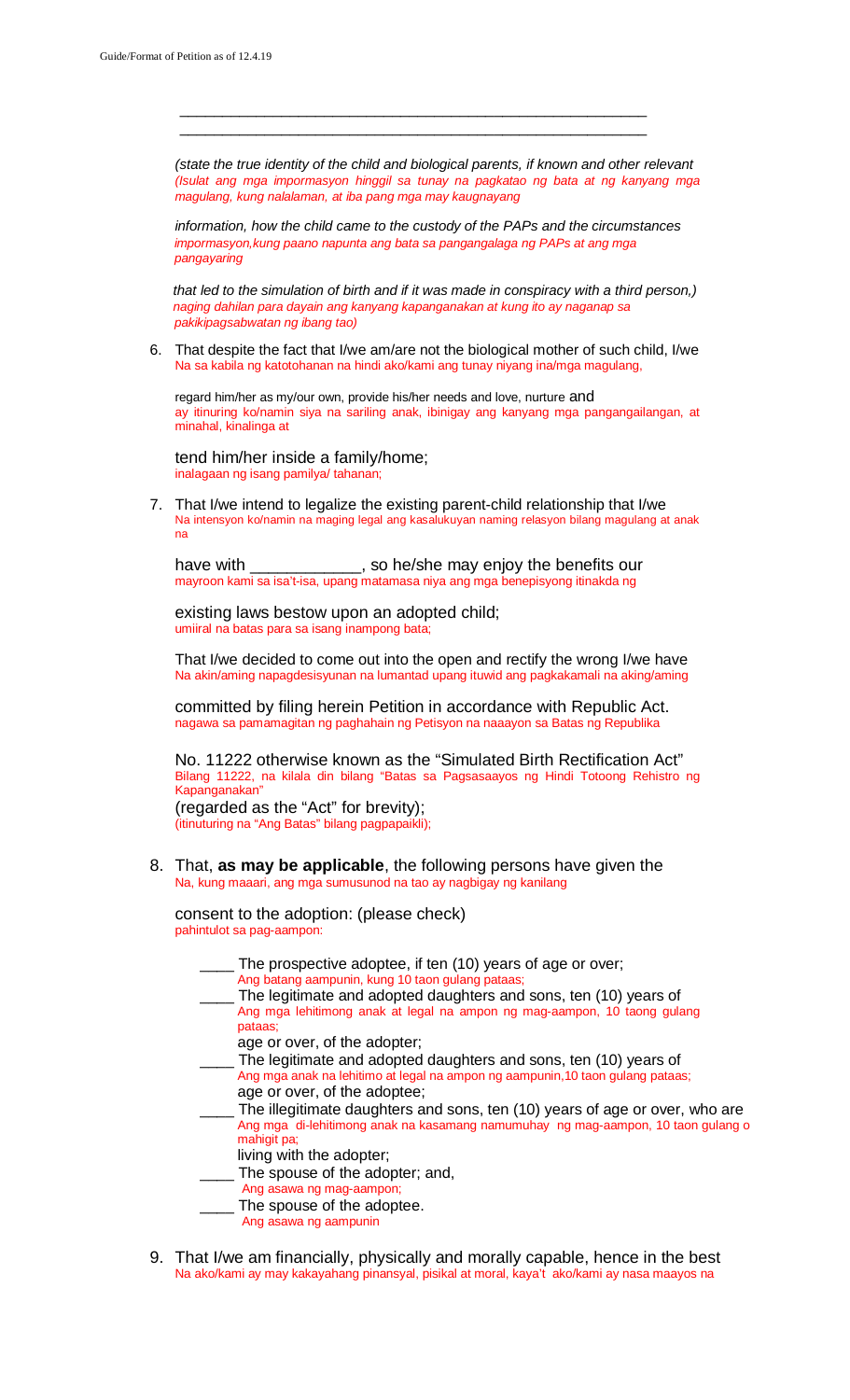position to rear and provide for the needs of \_\_\_\_\_\_\_\_\_\_\_\_\_\_\_\_\_\_\_\_\_\_\_\_\_\_\_\_\_\_\_\_\_\_ kalagayan upang tustusan ang mga pangangailangan ni

10.That I/we possess all of the personal qualifications required under the Act and Na taglay ko/namin ang mga kwalipikasyong personal na nakasaad sa Batas

| am qualified to adopt                |  |
|--------------------------------------|--|
| kaya't nararapat akong mag-ampon kay |  |

- 11.That following documentary requirements form part and parcel of this Petition, Na ang mga sumusunod na dokumentong kinakailangan ay bahagi ng Petisyon na ito: to wit:
	- Authenticated (simulated) Birth Certificate of the child
	- Authenticated Birth Certificate of the petitioner(s)
	- Affidavit of Admission
	- Barangay Certificate
	- Affidavit of two dis-interested persons
	- Original CDCLAA
	- Photograph (Oldest and Recent)
	- Certificate of Attendance to Pre-Adoption Forum and Seminar
	- Marriage Contract, Annulment Decree, Decree of Legal Separation Declaration of Nullity of Marriage

|  | Medical Certificate of the petitioner(s) |
|--|------------------------------------------|
|--|------------------------------------------|

Psychological Evaluation Report of the petitioner(s)

NBI/Police Clearance

\_\_\_\_\_\_\_\_\_\_\_\_\_\_\_\_\_\_\_\_\_\_\_\_

\_\_\_\_\_\_\_\_\_\_\_\_\_\_\_\_\_\_\_\_\_\_\_\_

\_\_\_\_\_\_\_\_\_\_\_\_\_\_\_\_\_\_\_\_\_\_\_\_

Bank Statement, ITR, Cert.of Employment with Pay, Others:\_\_\_\_\_\_

Negative Certification of Birth

Receipt of Socialized Fee (SWDO and/or DSWD FO)

Consent, please specify from whom

That the grant of this Petition shall create a legal status to our existing parent-Na ang pagsang-ayon sa Petisyon na ito ay lilikha ng legal na katayuan sa kasalukuyang estado ng

child relationship and shall redound to the best interest of aming relasyon bilang magulang at anak at ito ay lubos na makabubuti sa interes ni **where may then enjoy the benefits of a** \_\_\_\_\_\_\_\_\_\_\_\_\_\_\_\_\_\_\_\_, sapagkat tatamasahin niya ang mga benepisyo ng isang

legally adopted child as sanctioned by our laws.

legal na ampon na nakasaad sa ating mga batas.

## PRAYER

WHEREFORE, it is respectfully prayed of the Honorable Secretary of the Department of Kaya't mataimtim na isinasamo sa Kalihim ng Kawanihan ng Kagalingang Social Welfare and Development, upon due notice and consideration that an Order of Panlipunan at Pagpapaunlad, matapos ang masusing pag-aaral, na maglabas ng Kautusan ng Legal na Adoption be issued adjudging the (minor child)<br>Pag-ampon na nagsasabing sa bisa nito, si \_\_\_\_\_\_\_\_\_\_\_\_\_\_\_\_\_\_\_\_\_\_\_\_\_\_\_, kalakip ang lahat ng legal na hangarin Pag-ampon na nagsasabing sa bisa nito, si purposes, my legitimate child, hereby directing that he/she shall be known as at layunin, ay maging lehitimong anak, samakatuwid sya ay makikilala bilang si \_\_\_\_\_\_\_\_\_\_\_\_\_\_\_\_\_\_\_ and ordering the Local Civil Registrar of \_\_\_\_\_\_\_\_\_\_\_\_\_\_ to

 $\pm$  at inaatasan ang Lokal na Tanggapan ng Pagpaparehistro Sibil ng  $\pm$